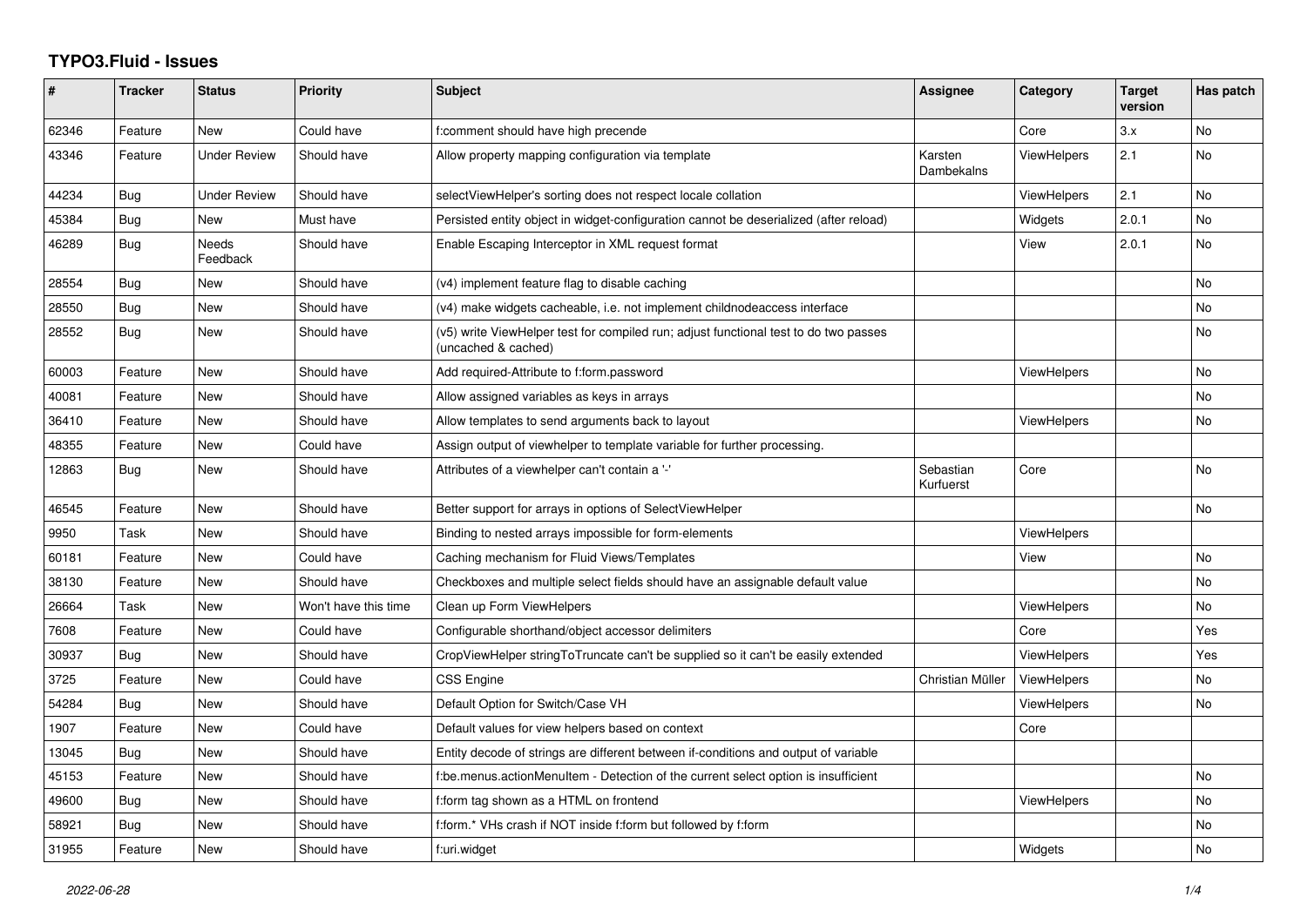| #     | <b>Tracker</b> | <b>Status</b> | <b>Priority</b>      | <b>Subject</b>                                                                                | <b>Assignee</b>       | Category    | <b>Target</b><br>version | Has patch |
|-------|----------------|---------------|----------------------|-----------------------------------------------------------------------------------------------|-----------------------|-------------|--------------------------|-----------|
| 37619 | Bug            | New           | Should have          | Fatal Error when using variable in name attribute of Section ViewHelper                       |                       | ViewHelpers |                          | No        |
| 10472 | Feature        | New           | Could have           | Fluid Standalone distribution                                                                 |                       | Core        |                          | No        |
| 49038 | Bug            | New           | Must have            | form.select does not select the first item if prependOptionValue is used                      |                       |             |                          | No        |
| 8648  | Bug            | New           | Should have          | format.crop ViewHelper should support all features of the crop stdWrap function               |                       | ViewHelpers |                          | No        |
| 58983 | <b>Bug</b>     | New           | Should have          | format.date does not respect linebreaks and throws exception                                  |                       |             |                          | No        |
| 47669 | Task           | New           | Should have          | FormViewHelper does not define the default request method                                     |                       |             |                          | No        |
| 45394 | Task           | New           | Should have          | Forwardport Unit test for standalone view                                                     |                       | View        |                          | No        |
| 32035 | Task           | New           | Should have          | Improve fluid error messages                                                                  |                       | Core        |                          | Yes       |
| 4704  | Feature        | New           | Should have          | Improve parsing exception messages                                                            |                       | Core        |                          |           |
| 28553 | <b>Bug</b>     | New           | Should have          | improve XHProf test setup                                                                     |                       |             |                          | No.       |
| 56237 | Task           | New           | Should have          | in-line (Condition) View Helpers should not evaluate on parsing                               |                       |             |                          | No        |
| 57885 | Bug            | New           | Must have            | Inputs are cleared from a second form if the first form produced a vallidation error          |                       |             |                          | No        |
| 37095 | Feature        | New           | Should have          | It should be possible to set a different template on a Fluid TemplateView inside an<br>action | Christopher<br>Hlubek |             |                          | No        |
| 51100 | Feature        | New           | Must have            | Links with absolute URI should have the option of URI Scheme                                  |                       | ViewHelpers |                          | No        |
| 27607 | Bug            | New           | Must have            | Make Fluid comparisons work when first element is STRING, second is NULL.                     |                       | Core        |                          | No        |
| 26658 | Task           | New           | Won't have this time | Make Form ViewHelpers consistent                                                              |                       | ViewHelpers |                          | No        |
| 30555 | Feature        | New           | Could have           | Make TagBuilder more extensible                                                               |                       | Core        |                          | No        |
| 28549 | Bug            | New           | Should have          | make widgets cacheable, i.e. not implement childnodeaccess interface                          |                       |             |                          | No        |
| 42397 | Feature        | New           | Should have          | Missing viewhelper for general links                                                          |                       |             |                          | No        |
| 40064 | Bug            | New           | Must have            | Multiselect is not getting persisted                                                          |                       | ViewHelpers |                          | No        |
| 36559 | Feature        | New           | Could have           | New widget progress bar                                                                       |                       |             |                          | Yes       |
| 60271 | Feature        | New           | Should have          | Paginate viewhelper, should also support arrays                                               |                       |             |                          | No        |
| 36655 | <b>Bug</b>     | New           | Should have          | <b>Pagination Links</b>                                                                       |                       | Widgets     |                          | No        |
| 39936 | Feature        | New           | Should have          | registerTagAttribute should handle default values                                             |                       | ViewHelpers |                          | No        |
| 42743 | Task           | New           | Should have          | Remove inline style for hidden form fields                                                    |                       |             |                          | No        |
| 43071 | Task           | New           | Should have          | Remove TOKENS for adding fallback teplates in B                                               |                       |             |                          | No        |
| 43072 | Task           | New           | Should have          | Remove TOKENS for adding templates fallback in Backporter                                     |                       | View        |                          | No        |
| 54195 | Task           | New           | Should have          | Rename and move FormViewHelper's errorClass value, currently 'f3-form-error'                  | Adrian Föder          | ViewHelpers |                          | No        |
| 38369 | <b>Bug</b>     | New           | Must have            | Resource ViewHelpers should not fall back to request package                                  |                       | View        |                          | No        |
| 33215 | Feature        | New           | Should have          | RFC: Dynamic values in ObjectAccess paths                                                     |                       |             |                          | No        |
| 39990 | <b>Bug</b>     | New           | Should have          | Same form twice in one template: hidden fields for empty values are only rendered<br>once     |                       | Core        |                          | No        |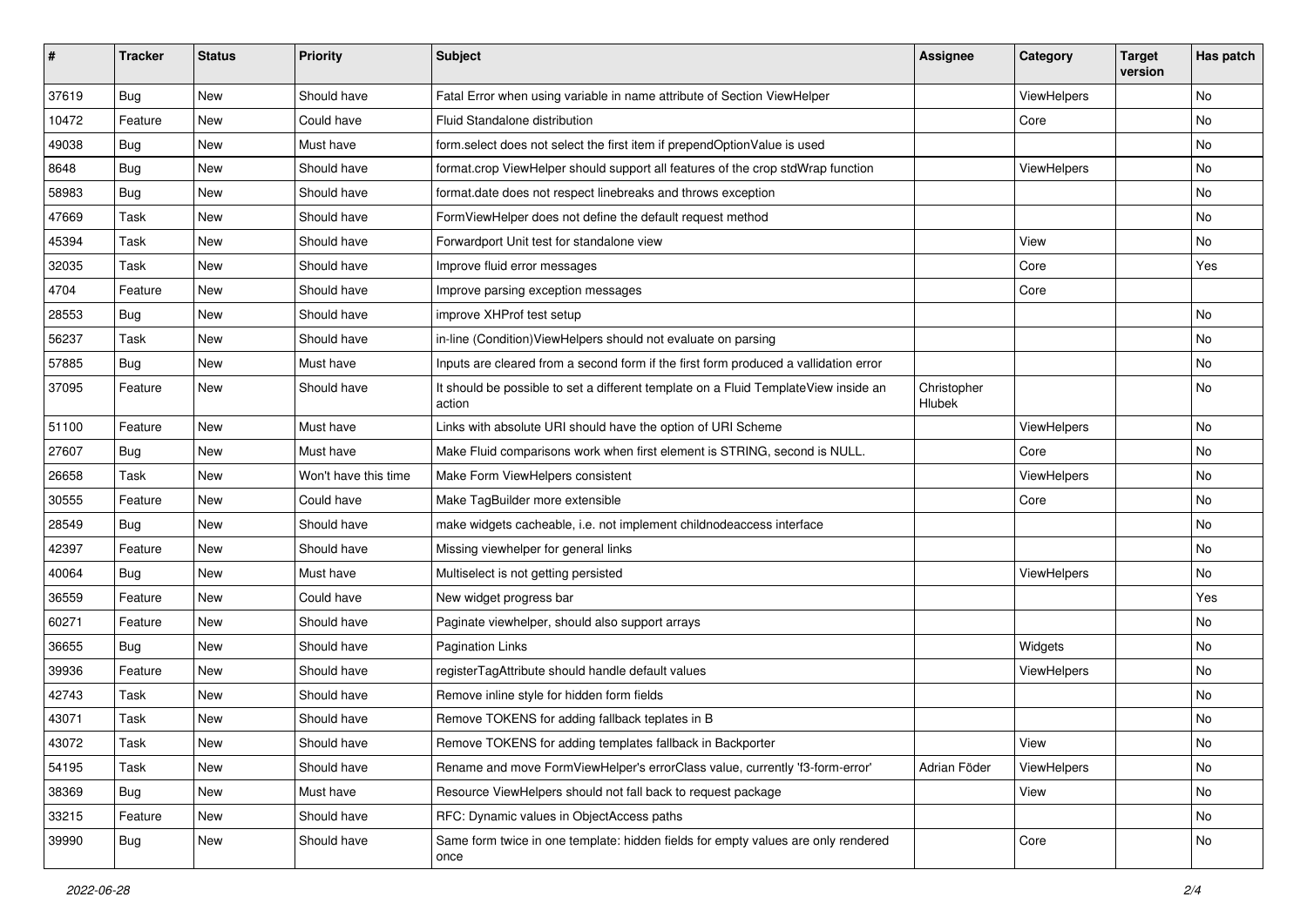| #     | <b>Tracker</b> | <b>Status</b>            | <b>Priority</b> | Subject                                                                                                | <b>Assignee</b>        | Category           | <b>Target</b><br>version | Has patch |
|-------|----------------|--------------------------|-----------------|--------------------------------------------------------------------------------------------------------|------------------------|--------------------|--------------------------|-----------|
| 9514  | Feature        | <b>New</b>               | Should have     | Support explicit Array Arguments for ViewHelpers                                                       |                        |                    |                          |           |
| 60856 | <b>Bug</b>     | New                      | Must have       | Target attribute not supported by the form viewhelper                                                  |                        | <b>ViewHelpers</b> |                          | Yes       |
| 52591 | Bug            | New                      | Should have     | The Pagination Widget broken for joined objects                                                        |                        |                    |                          | No        |
| 10911 | Task           | New                      | Should have     | Tx_Fluid_ViewHelpers_Form_AbstractFormViewHelper->renderHiddenIdentityField<br>should be more reliable |                        | <b>ViewHelpers</b> |                          | No        |
| 34309 | Task           | New                      | Could have      | Unknown ViewHelpers cause exception - should be handled more graceful                                  |                        | <b>ViewHelpers</b> |                          | No        |
| 3481  | Bug            | New                      | Should have     | Use ViewHelperVariableContainer in PostParseFacet                                                      |                        | Core               |                          | No        |
| 33551 | <b>Bug</b>     | New                      | Must have       | View helper values break out of a partial scope                                                        | Sebastian<br>Kurfuerst | Core               |                          | No        |
| 51277 | Feature        | <b>New</b>               | Should have     | ViewHelper context should be aware of actual file occurrence                                           |                        |                    |                          | No        |
| 28551 | <b>Bug</b>     | Accepted                 | Should have     | (v4) backport VHTest                                                                                   | Sebastian<br>Kurfuerst |                    |                          | <b>No</b> |
| 9005  | Feature        | Accepted                 | Could have      | Fluid Template Analyzer (FTA)                                                                          | Sebastian<br>Kurfuerst |                    |                          |           |
| 5933  | Feature        | Accepted                 | Should have     | Optional section rendering                                                                             | Sebastian<br>Kurfuerst | <b>ViewHelpers</b> |                          | <b>No</b> |
| 3291  | Feature        | Needs<br>Feedback        | Should have     | Cacheable viewhelpers                                                                                  |                        |                    |                          | <b>No</b> |
| 45345 | Feature        | <b>Needs</b><br>Feedback | Should have     | Easy to use comments for fluid that won't show in output                                               |                        |                    |                          |           |
| 58862 | Bug            | Needs<br>Feedback        | Should have     | FormViewHelper doesn't accept NULL as value for \$arguments                                            | Bastian<br>Waidelich   | ViewHelpers        |                          | Yes       |
| 8491  | Task           | Needs<br>Feedback        | Should have     | link.action and uri.action differ in absolute argument                                                 | Karsten<br>Dambekalns  | <b>ViewHelpers</b> |                          | No        |
| 33394 | Feature        | Needs<br>Feedback        | Should have     | Logical expression parser for BooleanNode                                                              | <b>Tobias Liebig</b>   | Core               |                          | No        |
| 33628 | <b>Bug</b>     | <b>Needs</b><br>Feedback | Must have       | Multicheckboxes (multiselect) for Collections don't work                                               | Christian Müller       | ViewHelpers        |                          | No        |
| 8989  | Feature        | Needs<br>Feedback        | Could have      | Search path for fluid template files                                                                   |                        | View               |                          | <b>No</b> |
| 46091 | Task           | <b>Needs</b><br>Feedback | Should have     | Show source file name and position on exceptions during parsing                                        |                        |                    |                          | <b>No</b> |
| 51239 | <b>Bug</b>     | <b>Under Review</b>      | Must have       | AbstractViewHelper use incorrect method signature for "\$this->systemLogger->log()"                    | Adrian Föder           | Core               |                          | Yes       |
| 46257 | Feature        | <b>Under Review</b>      | Should have     | Add escape sequence support for Fluid                                                                  |                        | Core               |                          | <b>No</b> |
| 52640 | Feature        | <b>Under Review</b>      | Should have     | Create an UnlessViewHelper as opposite to the IfViewHelper                                             | Marc Neuhaus           |                    |                          | <b>No</b> |
| 52536 | <b>Bug</b>     | <b>Under Review</b>      | Should have     | Errorclass not set if no property-attribute set                                                        |                        |                    |                          |           |